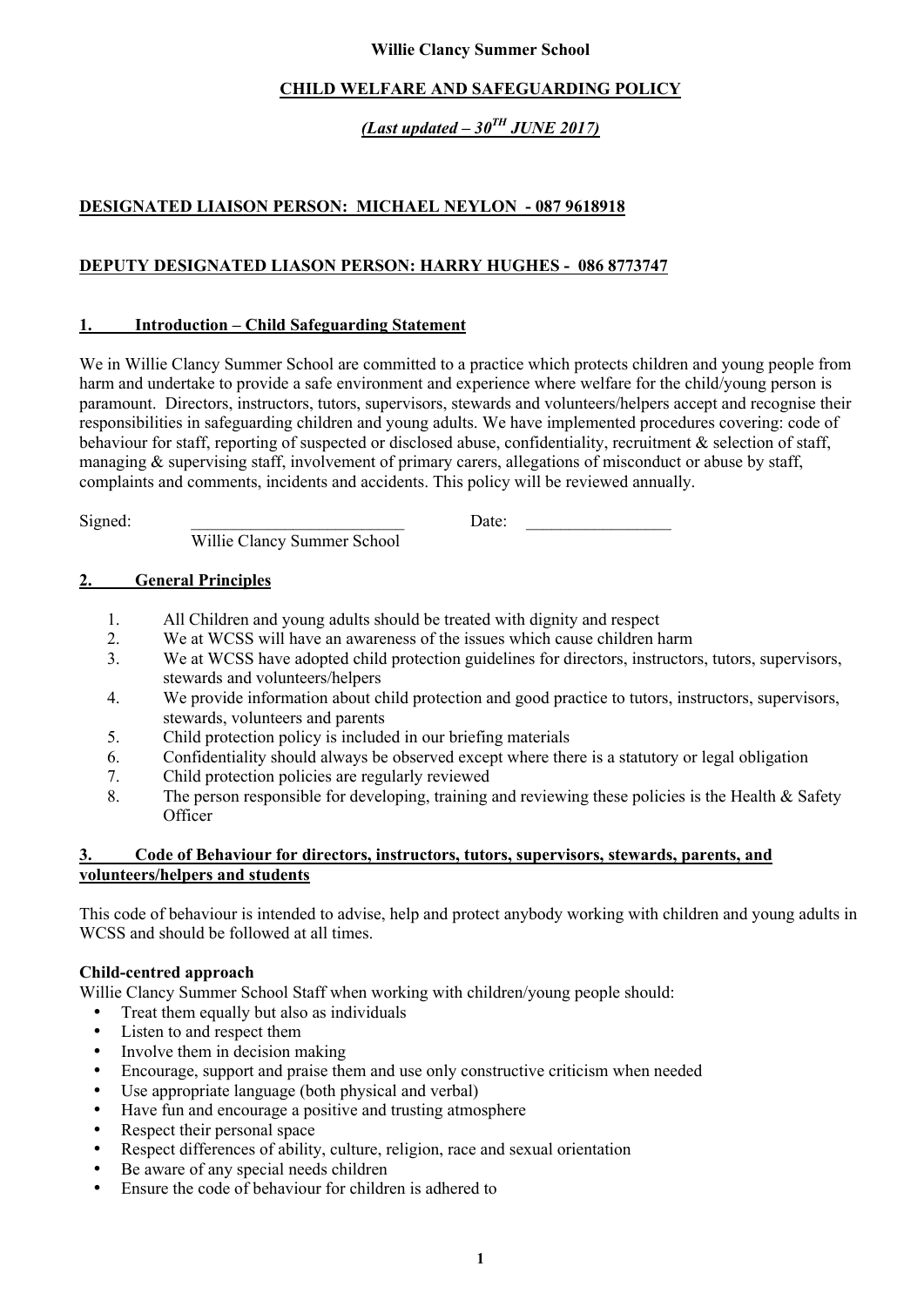• Lead by example

# **Good Practice**

To ensure best practice, the Willie Clancy Summer School is committed to doing the following:

- Keeping a register containing the name, address, phone number, special requirements, attendance and emergency contact of all pupils.
- Ensuring that a copy of our Child Protection Policy is distributed to all temporary staff and volunteers prior to undertaking their roles
- Having emergency procedures in place, as outlined in Section 4.
- Accommodating special needs children in the School, where it is possible to provide an adequate environment to meet their needs
- Evaluating work practices on a regular basis<br>• Briefing our volunteers and temporary staff is
- Briefing our volunteers and temporary staff by discussing with them this policy document prior to their engagement with the Willie Clancy Summer School.
- Recording any incidents in the confidential incident file
- Ensuring proper supervision based on adequate ratios in accordance with activities, age and gender
- Being proactive in relations to problems, so that they don't get 'out of control'

# **The Willie Clancy Summer School requires its staff to:**

- Report any concerns to the Designated Person and follow reporting procedures as outlined in Section 4
- Follow and enforce the anti-bullying policy as outlined in the Code of Behaviour for Children/Young Persons
- Observe appropriate dress and behaviour
- Avoid taking sessions/tutorials on their own with a young person, unless by prior agreement and in accordance with agreed teaching methods
- Avoid being on their own with a young person or being on their own in a room with a young person/child
- Where possible avoid giving a lift to a young person/child, and where necessary, ensure the primary carer has been informed
- Maintain awareness around language use

# **Inappropriate behaviour**

The Willie Clancy Summer School staff should not:

- Use or allow use of offensive or sexually suggestive physical and/or verbal language
- Allow or engage in inappropriate touching of any form
- Hit or physically chastise students
- Socialise inappropriately with students outside of structured organisational activities.

# **Physical contact**

The Willie Clancy Summer School acknowledges that physical contact may be essential to the process of teaching at our classes. We therefore require that teachers and/or volunteers teaching on our behalf seek consent of children/young person's before making physical contact with them,(except in an emergency or dangerous situation),and check their level of comfort when teaching involves any form of physical contact.

# **Health and Safety**

The Willie Clancy Summer School staff and volunteers shall:

- Avoid leaving children unattended where reasonable
- Be vigilant in making sure that the environment on the course is safe
- Be aware of the accident procedure as outlined in this Policy
- Be aware of the Willie Clancy Summer School Health, Safety & Welfare policy statement

## **Code of Behaviour for students at Willie Clancy Summer School**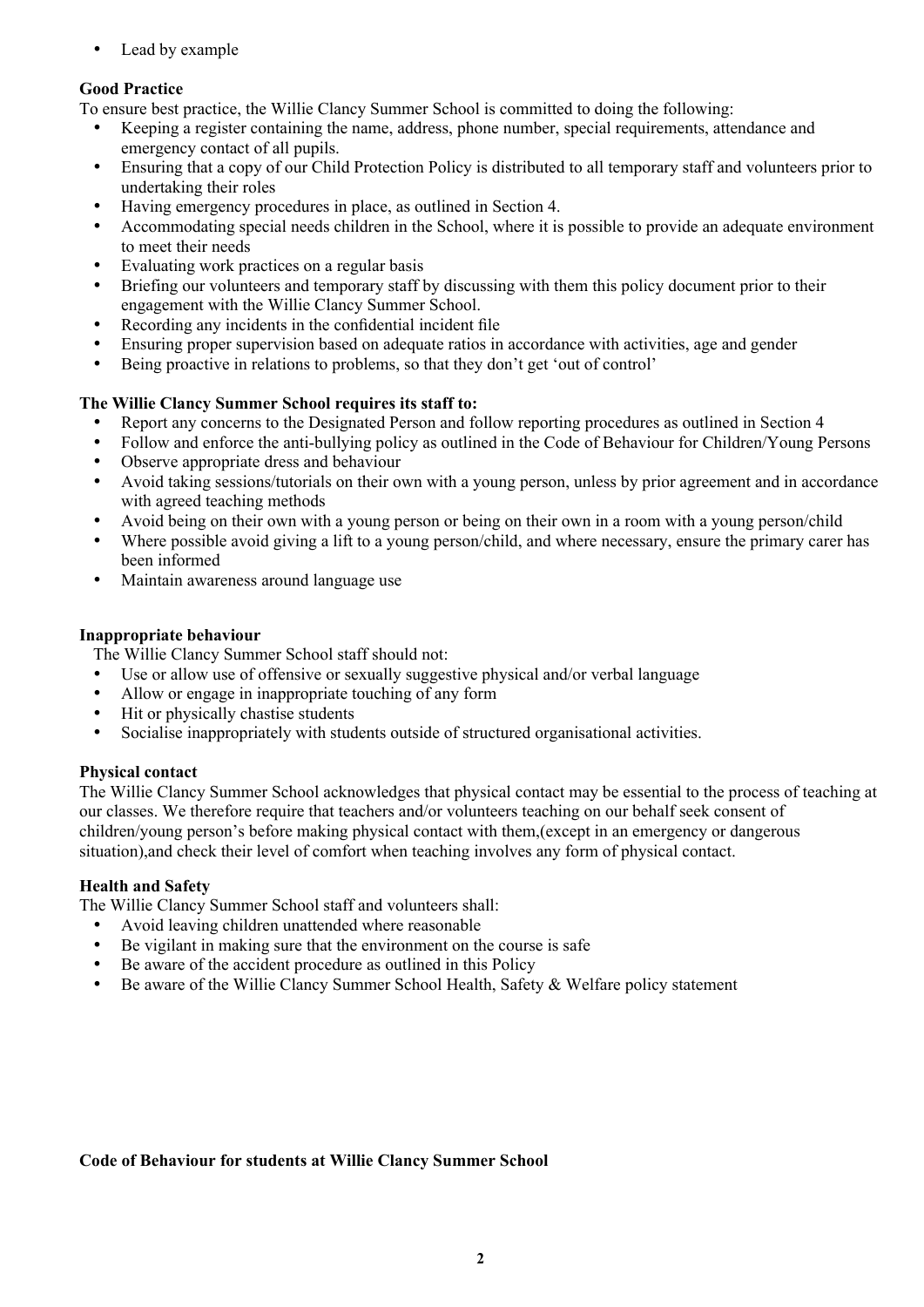It is the policy of the Willie Clancy Summer School to safeguard the welfare of all the children and young people who attend our classes and events, by protecting them from all forms of discernible harm. We are also committed to providing a positive and enlightened environment and to nurture and facilitate the best possible educational outcome for our pupils. The welfare of the child/young person and therefore our pupils is paramount.

Young persons/children/students in the Willie Clancy Summer School are required to follow:

- Sign a registration book on arrival at the course
- Make sure a member of staff is informed if they are unable to attend an individual class or will be late for any reason
- Be aware of the physical boundaries of the property where teaching takes place and never leave them without permission from a member of staff during the course
- Not consume alcohol, drugs or smoke while participating in Willie Clancy Summer School classes.
- Not engage in rough play
- Not use inappropriate language

## **The Willie Clancy Summer School wishes to promote a positive and inclusive atmosphere and asks children/young persons/pupils to be aware of and follow these guidelines:**

- Treat each other and all members of staff in Willie Clancy Summer School classes with courtesy, respect and dignity
- Treat each other equally but also as individuals
- Listen to and respect each other
- Have fun and encourage a positive, inclusive atmosphere
- Respect each other's personal space
- Respect differences of ability, culture, religion, race and sexual orientation<br>• Be aware of any special needs a nunil may have
- Be aware of any special needs a pupil may have

# **Bullying**

Be aware that bullying will not be accepted or tolerated.

Bullying can be defined as repeated aggression, - verbal, psychological or physical - which is conducted by an individual or group against others.

Examples of bullying include the following

- name-calling
- physical fighting of any form<br>• making offensive comments
- making offensive comments
- *intimidation*
- threatening behaviour
- ignoring or excluding others
- damaging property including personal property
- sending abusive text messages or voicemails
- spreading rumours
- sarcasm
- mocking
- derogatory remarks & gestures

(See Health & Safety Policy)

In general we ask that all participants use 'common sense' about what is acceptable behaviour and treat others as they would expect to be treated themselves

## **Supervision of Young Persons during break-time in classes from 11.00am to 11.20am Monday to Friday**

Procedures are in place at each cluster grouping for escorting of under 18 students to designated refreshment area by WCSS Stewarding staff and return afterwards to their classes. Parents/Primary carers who have made alternative arrangements for their child's supervision at break-time have the right to waive this WCSS supervision by signing a declaration at registration.

## **4. Procedure for reporting suspected (or disclosed) Child Protection & Welfare Concerns**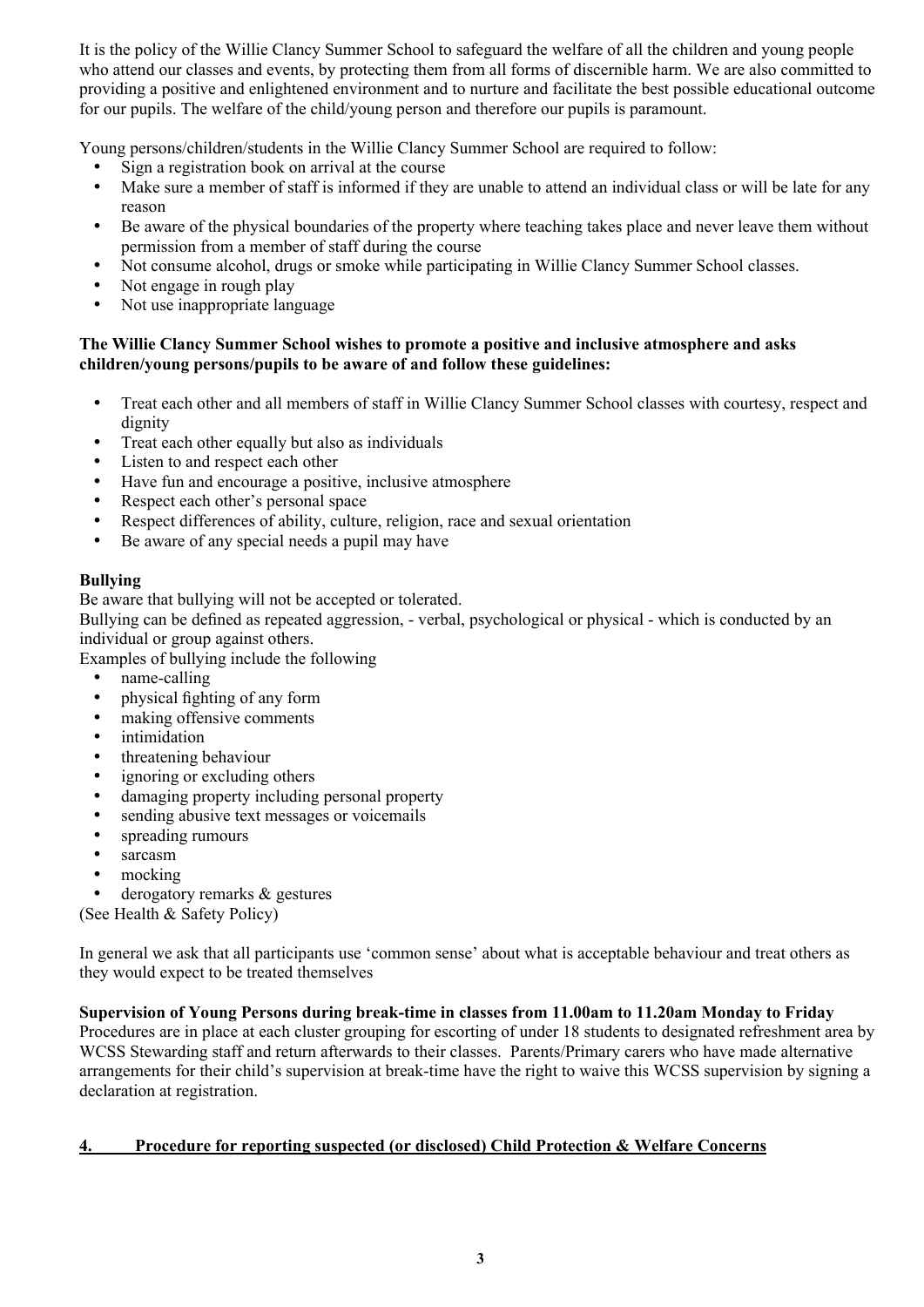### **Action to be taken on behalf of the Willie Clancy Summer School**

If a member of staff receives an allegation or has a concern that a child may have been abused or neglected, or is being abused or neglected, or is at risk of abuse or neglect he/she shall, without delay, report the matter to the Designated Liaison Person in the school.

A written record of the report shall be made and placed in a secure location by the DLP. The need for confidentiality at all times, as previously referred to, shall be borne in mind. The supports of the school shall continue to be made available to the child.

Where the allegation or concern relates to the DLP, the staff member shall, without delay, report the matter to DDLP or the Chairperson of the Board.

#### **Action to be taken by the Designated Liaison Person**

In cases where there are concerns about a child, but the Designated Liaison Person is not sure whether to report the matter to Tusla (CFA) the DLP shall seek advice from the TUSLA (CFA) Children and Family Services. In consulting the TUSLA (CFA), the DLP shall be explicit that he/she is requesting advice and consultation and that he/she is not making a report. At this informal stage the DLP need not give identifying details.

If the TUSLA (CFA) advises that a report should not be made, the DLP shall as soon as possible inform the Board of Management of this fact. In the interest of protecting the anonymity of the child, no details of the case should be disclosed to the Board of Management unless there are issues which need to be addressed directly by the Board of Management.

If the TUSLA (CFA) advises that a report should be made, the DLP shall act on that advice. In all cases the DLP shall retain a record of the consultation with the TUSLA (CFA), which will note the date, the name of the TUSLA (CFA) official and the advice given.

If the DLP is satisfied that there are reasonable grounds for the suspicion or allegation he/she shall report the matter to the TUSLA (CFA) immediately.

## **Making a report**

A report shall be made to the TUSLA (CFA) either in person, by phone or in writing. Each TUSLA (CFA) area has a social worker on duty for a certain number of hours each day. The TUSLA (CFA) Children and Family Services are available to meet with, or talk on the telephone to, persons wishing to report child protection concerns.

It is generally most helpful if persons wishing to report child abuse concerns make personal contact with the TUSLA (CFA) Children and Family Services. This will facilitate the duty social worker in gathering as much information as possible about the child and his or her parents/carers.

In the event of an emergency, or the non-availability of TUSLA (CFA) staff, the report shall be made to An Garda Síochána. This may be done at any Garda Station.

It is recommended that all reports shall include as much as possible of the information sought in the **Standard Reporting Form** – 'Information required when making a report'. In the case of any report (whether made initially in person, by phone or in writing to either the TUSLA (CFA) or An Garda Síochána) the Standard Reporting Form, which is included as an Appendix 4, shall be completed and forwarded to the TUSLA (CFA) as soon as possible thereafter.

Although all information requested might not be available to the person making a report, the forms shall be completed as comprehensively aspossible. When such a report is being made to the TUSLA (CFA), the Board of Directors shall be informed. The DLP who is submitting a report to the TUSLA (CFA) or An Garda Síochána should inform a parent/carer unless doing so is likely to endanger the child or place the child at further risk.

A record shall be made of the information communicated to the parent/carer. A decision not to inform a parent/carer shall be briefly recorded together with the reasons for not doing so.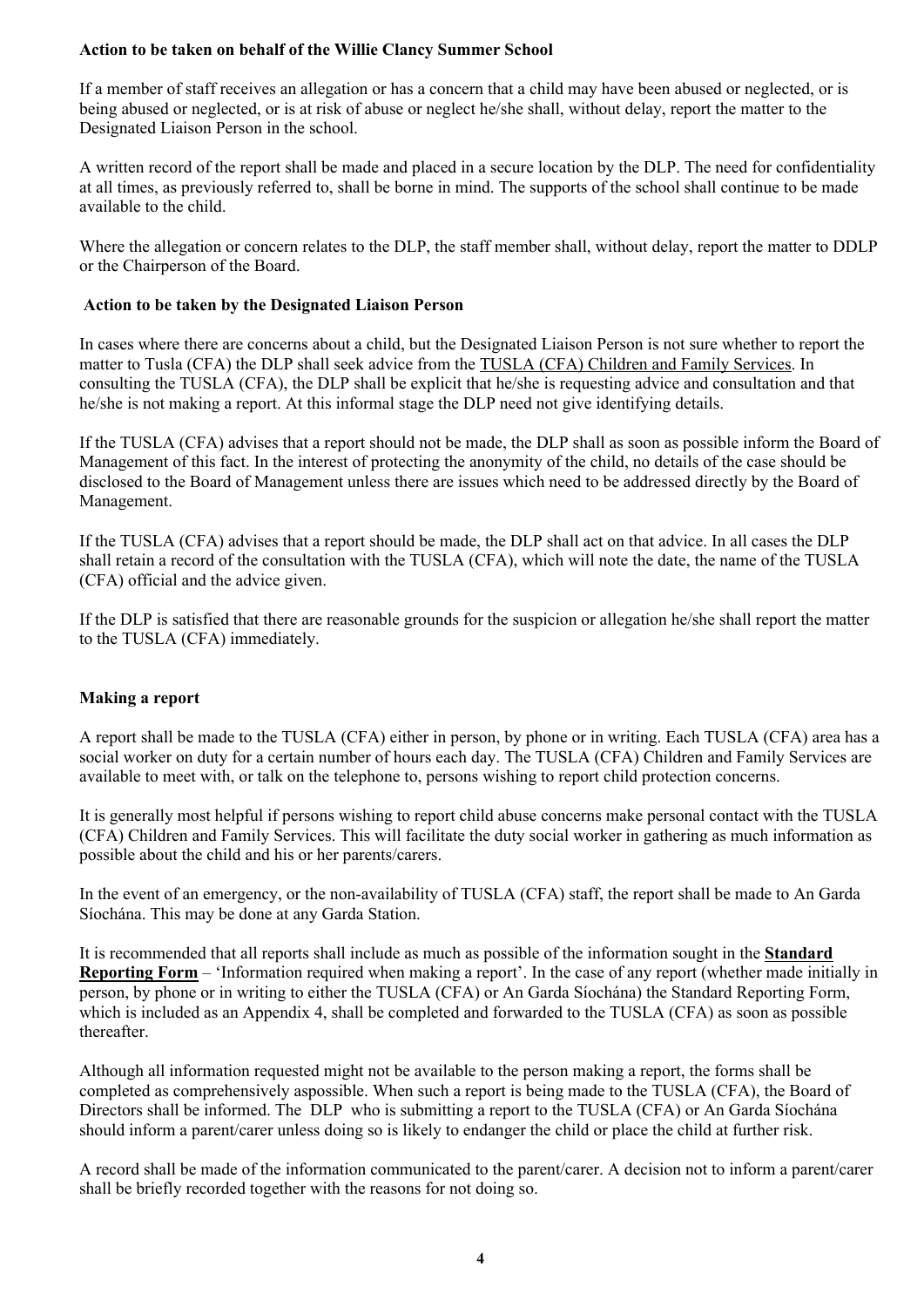The DLP shall immediately, or as soon as possible thereafter, inform the Board of Directors that a report involving a child in the school has been submitted to the TUSLA (CFA). In the interest of protecting the anonymity of the child, no details of the report should be disclosed to the Board of Directors unless there are issues which need to be addressed directly by the Board of Directors.

Where the TUSLA (CFA) advises that a report should not be made, the DLP shall inform the Board of Directors of this fact. Once again, in the interest of protecting the anonymity of the child, no details of the case should be disclosed to the Board of Directors unless there are issues which need to be addressed directly by the Board of **Directors** 

Any information or details that might identify a child should not be recorded in the minutes of Board of Management meetings.

If the DLP decides that the concerns of the member of staff should not be reported to the TUSLA (CFA), the member of staff shall be given a clear statement, in writing, as to the reasons why action is not being taken.

The member of staff should also be advised that, if he/she remains concerned about the situation, he/she is free to consult with or report to the TUSLA (CFA). He/she should use the Standard Reporting Form. It is essential that, at all times, the matter be treated in the strictest confidence and not discussed except among the parties mentioned above.

# **5. Confidentiality Statement**

We at WCSS are committed to ensuring peoples' rights to confidentiality. However, in relation to child protection and welfare we undertake that: Information will only be forwarded on a 'need to know' basis in order to safeguard the child/young person; we cannot guarantee total confidentiality where the best interests of the child or young person are at risk; primary carers and young people have the right to know if personal information is being shared and/or a report is being made to the Health Service Executive, unless doing so could put the child/young person at further risk; Images of child/young person will not be used for any reason without the consent of a parent/carer (however we cannot guarantee that cameras/videos will not be used at public performances).

#### **6. Recruitment and selection policy statement**

We will ensure that staff are carefully selected, trained and supervised to provide a safe environment for all children and young people.

# **7. Managing and supervising staff**

To protect staff and children/young people, we undertake that new staff will take part in mandatory induction/briefing training session, be aware of WCSS code of behaviour, child protection procedures and the identity of the person whom to report to. All staff will receive adequate and appropriate levels of supervision and be expected to have read the child protection policy

Appropriate supervision will be provided and maintained for children who are under the care of the School while they are involved in activities, events or overnights from home. An appropriate ratio will therefore be maintained between the number of workers and the number of children who are under their supervision. These ratios will be governed by the following:

- The nature and location of the activity or event;
- The age and experience of the children being supervised;
- The role and experience of the worker $(s)$ ;

#### **8. Involvement of primary carers**